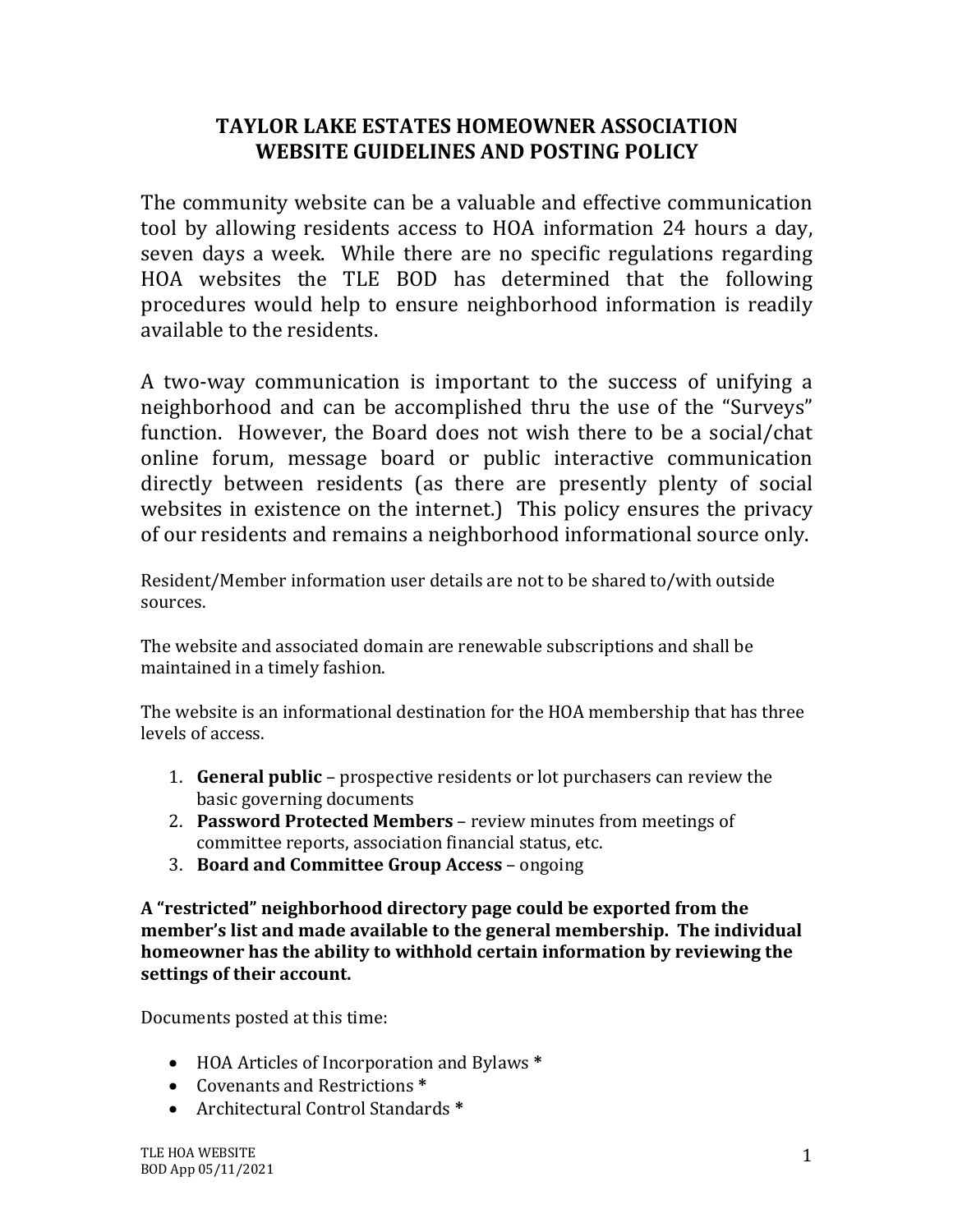- Neighboring Pool access agreements \*
- Newly created Resolutions and Amendments **\***
- Annual HOA meeting agenda/minutes
- Board of Director Point of Contact Information \*/Agendas/Minutes
- Financials Income & Expense Statements and Balance Sheets
- Architectural Control Committee
- Ongoing Committees
- City Services (provide email links/phone numbers)
- Calendar of Events
- Board/Officer Responsibilities and Terms

\* Denotes those documents that can be viewed by the General Public without *signing into the membership website*

## **REGISTRATION ON WEBSITE**

Each resident of the subdivision may register with the website for access. When registering, an email will be sent to HOA Site Administrator who will determine if the individual requestor is a resident of the subdivision and will grant or deny access. This can be accomplished through contacting CMSI and/or verifying the property ownership through HCAD.org (this website can lag by several weeks.) An invite can be extended to a new resident and a reminder of the privacy settings they have available as well as notification settings.

## **WEBSITE ADMINISTRATIVE CONTROL**

The Website Administrator is the only individual who has Admin Control to access the Dashboard for the purpose of:

- Modification/adding/deleting of posted documents
- Membership Details/Privileges
- Membership Account Review
- Group
- Communications (Send emails or texts) to membership
- Survey (creation and tabulating)
- $\bullet$  Analytics of site visits
- Association email accounts
- Domains
- Activity Log
- Site settings
- Website Review (Website Support)